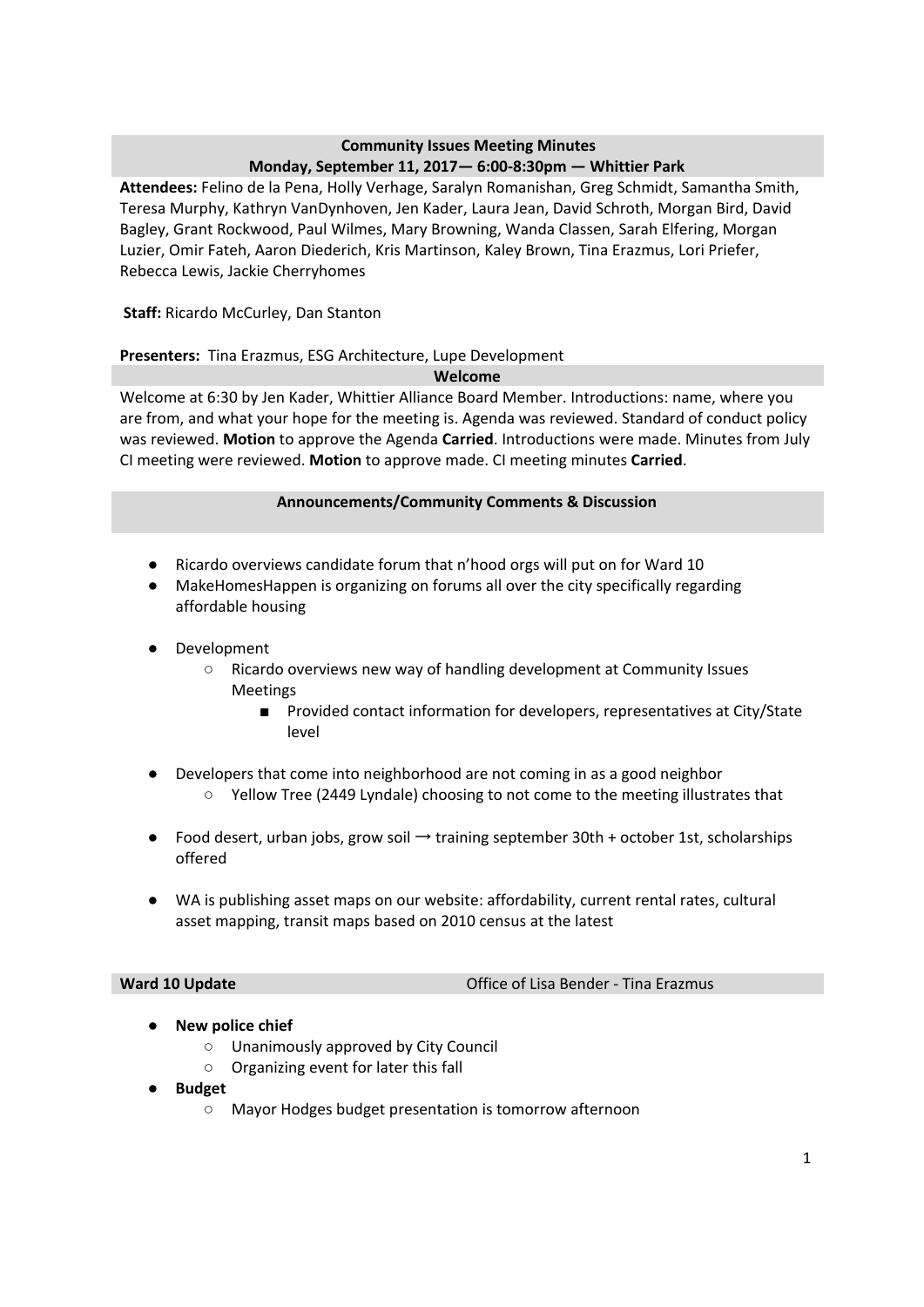- Affordability, police reform, housing stability, bicycling infrastructure
- **● Housing Stability**
- 3**5W Transit Access Project beginning today**
	- Website: <http://www.dot.state.mn.us/roadwork/current.html>
- **● 2449 Lyndale Ave S**
	- Went through zoning board
	- Will go to city council if there's an appeal of board's decision, which there has not been
- **● 510 W Lake**
	- Expressed concerns about the size
- **● BIke Lanes**
	- 26/28th St
		- Ballards will go in tomorrow
		- Project will finish next week
	- Community concern: backed up traffic during school drop off on 26th St by Whittier International School
		- Tina will bring this up with Lisa Bender

# **● KMART**

- City purchased land
- Lease ends in 2053
- City is working with them to get lease to end earlier
- **● Good Grocer**
	- Being displaced by 35W construction
	- Found site on Nicollet Avenue 27th & Nicollet (vacant lot near Christos Greek Restaurant)
- Question: Are discussions between Bender/Hodges regarding affordable housing available online?
- Concern: many people are running red lights now, because routes on 26/28 are now more congested
	- Issue at 26th & Blaisdell trying to go straight in a left-turn only
- Question: what kind of signage will be put up in bike lanes
- Concern: 27th & Lyndale: very unsafe, hard to cross
- $\bullet$  Clarification: Lyndale is a county road  $\rightarrow$  city officials point us to the county; Lyndale is not yet on the 5-year plan

## **Development - 2449 Lyndale Ave S**

- **● 2449 Lyndale Ave S**
	- Developers are not here
	- Yellow Tree came to WA for four story development
		- Went back and forth at CI, most of variances passed through us
		- Attempt to save the house that would be lost
		- Planning commission denied variance on height
			- Neighbors believed this would dwarf their houses
		- Height variance was not given
			- Left their FAR variance moot
		- Yellow Tree is coming back to planning commission with 3-story design
- **● Comments/Concerns:**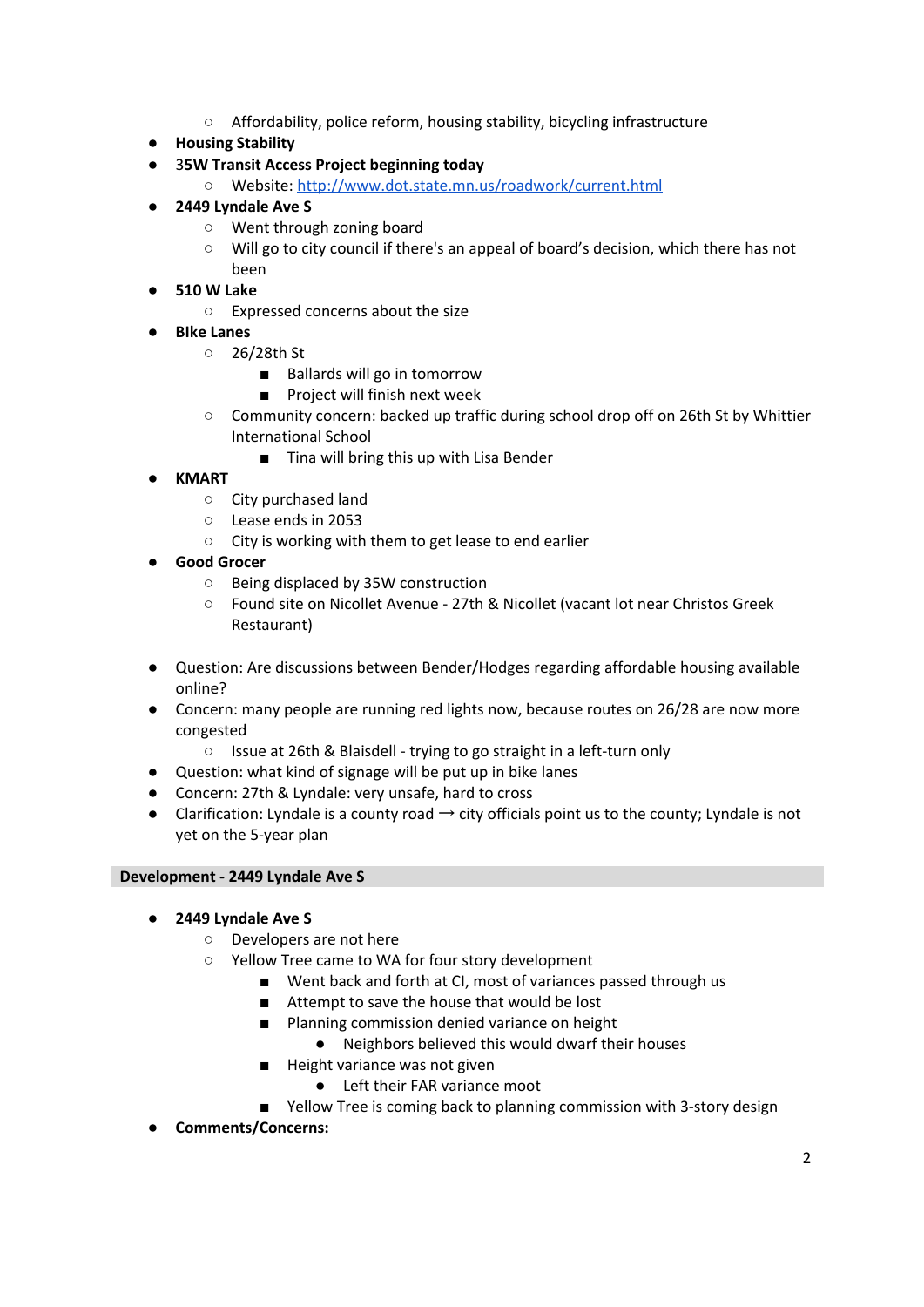- Clarification: they're going back to City Council, since they already went to the Planning Commission
- Teardown starting next week, based on neighbors' comments
- Pedestrian overlay: creates rules that facilitate a walkable neighborhood
- No longer appealing zoning board, 3 stories tall, which won't require variance, other changes for ped overlay: set further up towards sidewalk
- Can we appeal?
	- Historically, once they have given a variance, or if it's already permissible, they can't deny it
	- Can we get a legal opinion?
- If neighbors care, it matters more than if the Whittier Alliance contacts the City
	- Contact all those listed on the handout (see: end of these minutes)
		- Jason Wittenberg, senior planner
	- First resource on page, on CPED's website, there is a list of projects in progress in the City
		- Great resource for any development going on in the neighborhood

#### **Development - 10 W Lake Street**

## **510 W Lake Street - Lupe Developmen**t

- ESG Architects
- 110 units of workforce housing, targeting median income
- 74 parking stall below ground
- 34 surface parking stalls
- Amenities: 250 bike parking, bike station, community center, <sup>1/</sup><sub>i</sub> of units will have balconies
- LED, high-r-value, low flow plumbing, green roofs
- Projected 14-month schedule until completion
- Don't want to overpark it, ratio is at 0.8

## **● Design Team**

- Met with LynLake Business Association
- Met w/ Committee of the Whole
- Fitness Center, community room, bike area, dog area along lake Street
- Parking on North/Rear of site
- Unit mix: studios, 1 and 2-bedroom
	- 20% is 2-bedroom
- Roof deck overlooking North of Whittier
- Storefront windows on 1st floor facing Lake Street
- There will still be parking on both sides on street, no streets will be cut
- Concerns about residents coming out of parking lot onto Harriet, congestion ■ There will also be traffic coming out of the alley
- There has not yet been a traffic study
- Open air balcony in the back alley
- **● Questions/Concerns**
	- Harriet side: increased congestion
	- Focus group studies with neighborhood groups: we need housing for families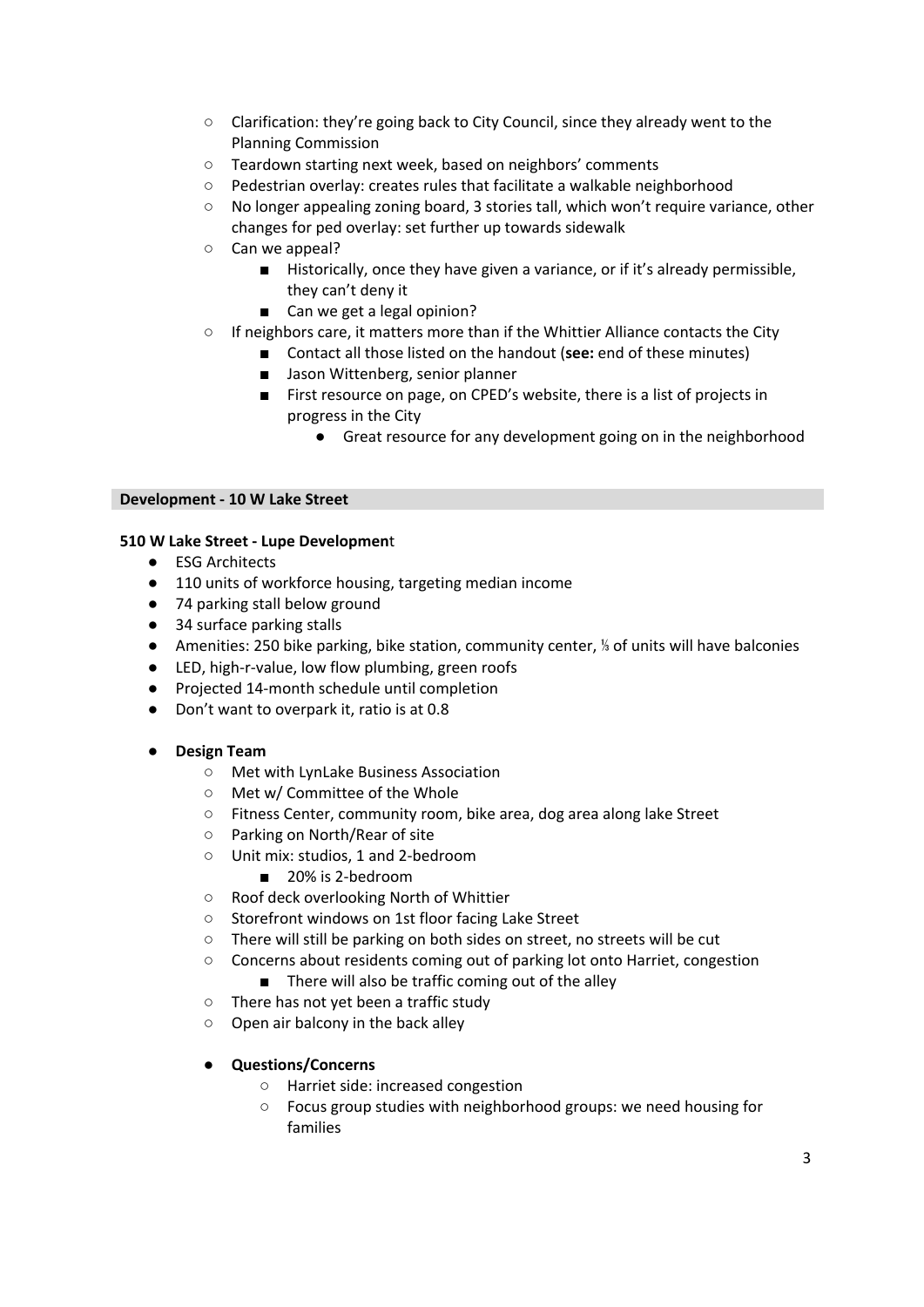- Concern: this unit will not accommodate families with the size of units
- Comment: instead of green strip, have a yard
- Question: what kind of materials are you using?
	- Firestone, steel
		- Will bring back a sample product next CI Meeting
- Morgan, from LynLake Business Association
	- Lynlake design and development team renters, property owners, business owners - community liaison between community, city and neighborhood
		- **● Found five issues:**
			- This project lacks ground floor retail despite being in a commercial node, pedestrian overlay - want to see vibrant, active use on the ground floor - want to see in all developments
			- Harriet Avenue: avenues are residential life
				- Harriet Avenue side is all screened parking feedback: move amenities from Lake Street to Harriet side or add walkups to Harriet side
			- Massing six story building concern is that it's a very long building.
				- FAR (Floor-to-Area Ratio) variance is double what is supposed to go on a parcel like this
					- Suggestion: reduce the size so it isn't so massive
			- Concern about quarter parcel: Garfield and Lake Street - requesting zero lot line
			- Flyover Alley just don't like it
- Area Median Income (AMI) dictates rent of the building \$86,000 AMI
- $\circ$  Around the development is 1 + 2-story buildings
	- Can the building fit the surrounding heights?
- Contracted to stay for 15 years as affordable. Are there any requirements in terms of renting practices?
	- Fair housing, credit checks, background checks
	- Concern: within those, these checks can be a concern since some that would be applying have these marks against their record
- How much does one pay to apply to live in this apartment?
- Serving people that make \$42,000/year-range
- Jackie Cherryhomes, consults with developers in the neighborhood
	- Recently did a project at Broadway & Penn
- Rates quoted are very close to market rate in the neighborhood
- Immigrant-owned business Auto Repair shop hate to see them have no place to land
- Suggestion: utilize large balcony space as green space
- What is average/median tenant stay in other properties?
	- $\blacksquare$  ~ 3+ years
- 7 units set aside in partnership with Hennepin County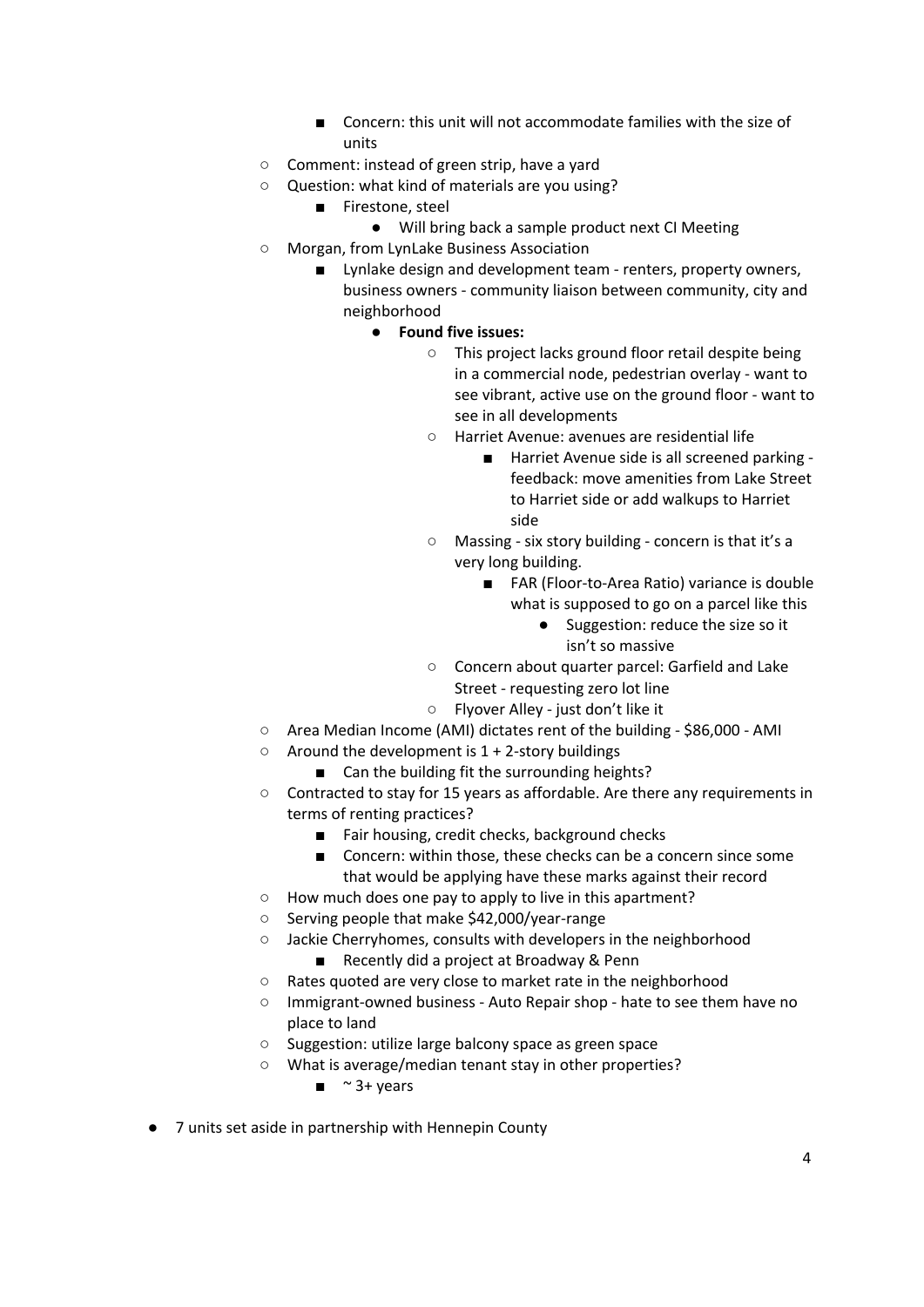- For people on their list looking for affordable housing
- They will keep them vacant for 14 days, work with county to see if there are people on their waitlist to find housing for
- They will be back at next month's Community Issues Meeting to present again based on questions, comments and concerns from this month's

## **Representative Contact List:**

City Planners: http://www.ci.minneapolis.mn.us/cped/planning/index.htm 2449 Lyndale: Andrew.Liska@minneapolismn.gov Lake & Harriet: Peter.Crandell@minneapolismn.gov

City Council Representatives: Ward 10 - Lisa Bender http://www.minneapolismn.gov/ward10/index.htm 350 South 5th Street, Room 307 Minneapolis, MN 55415 612.673.2210 Lisa.Bender@minneapolismn.gov

MN Legislature: District 62A - Representative Karen Clark www.house.leg.state.mn.us/62A/ 273 State Office Building 100 Rev. Dr. Martin Luther King Jr. Blvd. Saint Paul, Minnesota 55155 651-296-0294 rep.karen.clark@house.mn

District 62 - Senator Jeff Hayden [www.senate.mn/senatorhayden](http://www.senate.mn/senatorhayden) 95 University Avenue W. Minnesota Senate Bldg., Room 2209 St. Paul, MN 55155 (651) 296-4261

US House: MN 5th District - Keith Ellison https://ellison.house.gov/ 2100 Plymouth Avenue N Minneapolis, MN 55411 Minneapolis Office: 612-522-1212 2263 Rayburn Building Washington, DC 20515